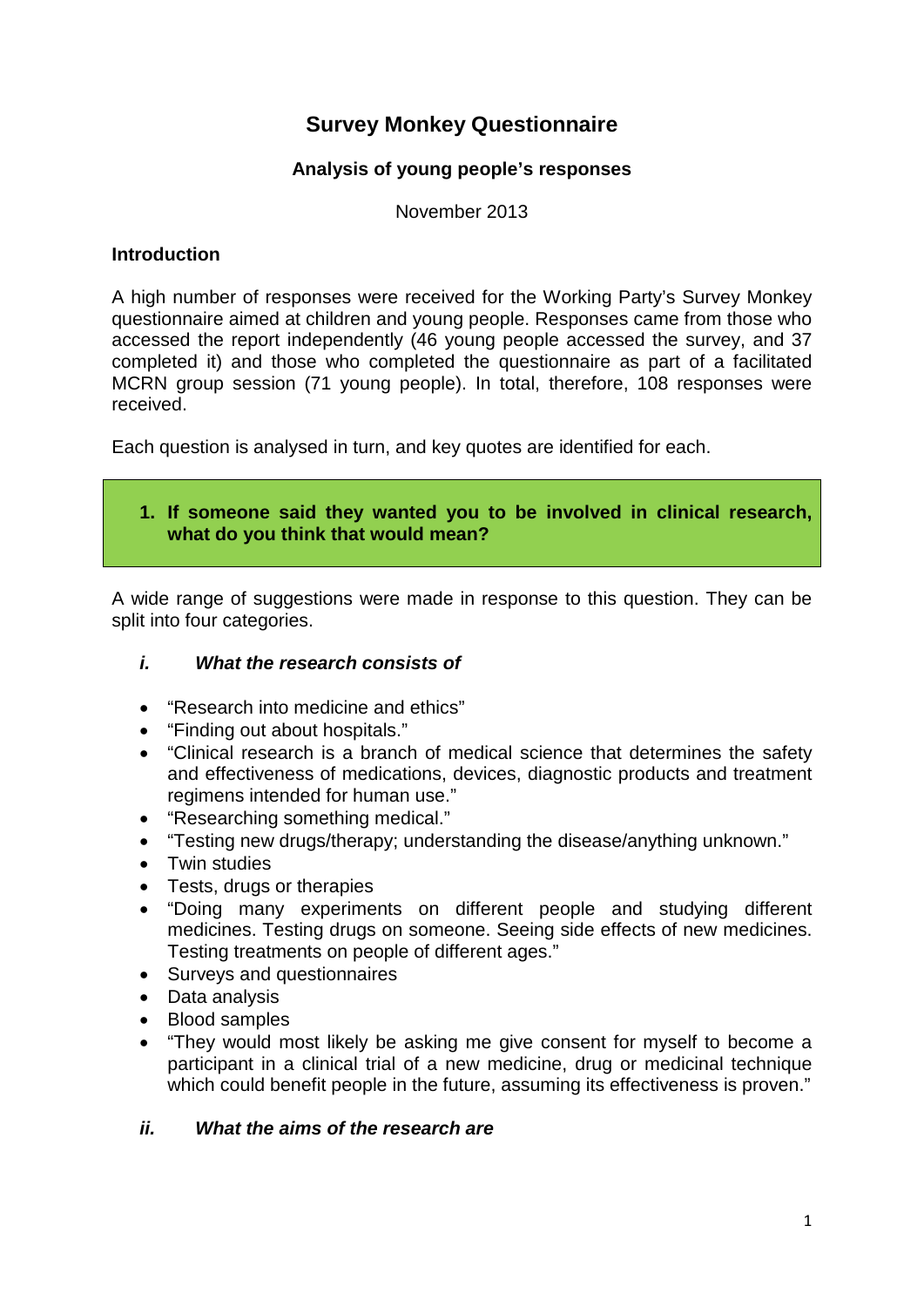- "Research that is conducted to improve clinical approaches to diseases and treatments."
- "... to get a greater understanding of medicine by experiments, interviews, observations, surveys etc."
- "Finding answers; learning; controlling; research; trials; observation."
- "To help doctors get more of an understanding of a condition."
- "To test new medicines and vaccines."
- "To see if the benefits outweigh the risks involved and whether they would be cost-effective."
- "… to take part in a series of trials or experiments that is used to test newly developed drugs and theories e.g. How nutrition affects the development of asthma."
- "I would think that they would want to know people's views of clinical research and if people would want to join. Is clinical research meant to be a study or something about research?"

## *iii. Who does the research*

- "I think this would mean that they wanted to help in researching a medicine by either being tested on or a different way – i.e. doctor, researcher, etc."
- "To take part in research on a medicine to treat an illness that would be carried out by experts and doctors to help yourself and/or other people with the illness in the future."
- "That I have a medical condition that a nurse or doctors would like to learn about."
- "To take part in somebody's (a doctor's) findings. A doctor that is running a trial in order to find out things about a certain field. This trial will take place in a hospital, and occur weekly."

## *iv. What the research means for the young person*

- "Being part of an experiment or almost like a guinea pig for a trial run."
- "I think that it would mean I would have tests conducted on me, for example: seeing how my skin reacts with different substances, having blood samples taken, exercise tolerance tests, drugs would be tested on me, diet questions, X-rays etc."
- "Maybe they try to test a new drug on me!!"
- "That you would be used as a case study for them."
- "That I would be monitored and written about."
- "I think that it would mean having treatment in the process of being developed administered to me, and that it could entail treatment ranging from extra blood tests to surgery. I would also consider that I would be helping the development of a drug, that may then go on to help other people."
- "To participate in an experiment, given an opinion or help in another way to carry out some form of medical research which may include testing treatments, giving samples, or giving opinions."
- "Use my data, e.g. medical, in order to come up with predictions e.g. who is more susceptible to illness."
- "I think it would mean that we could help."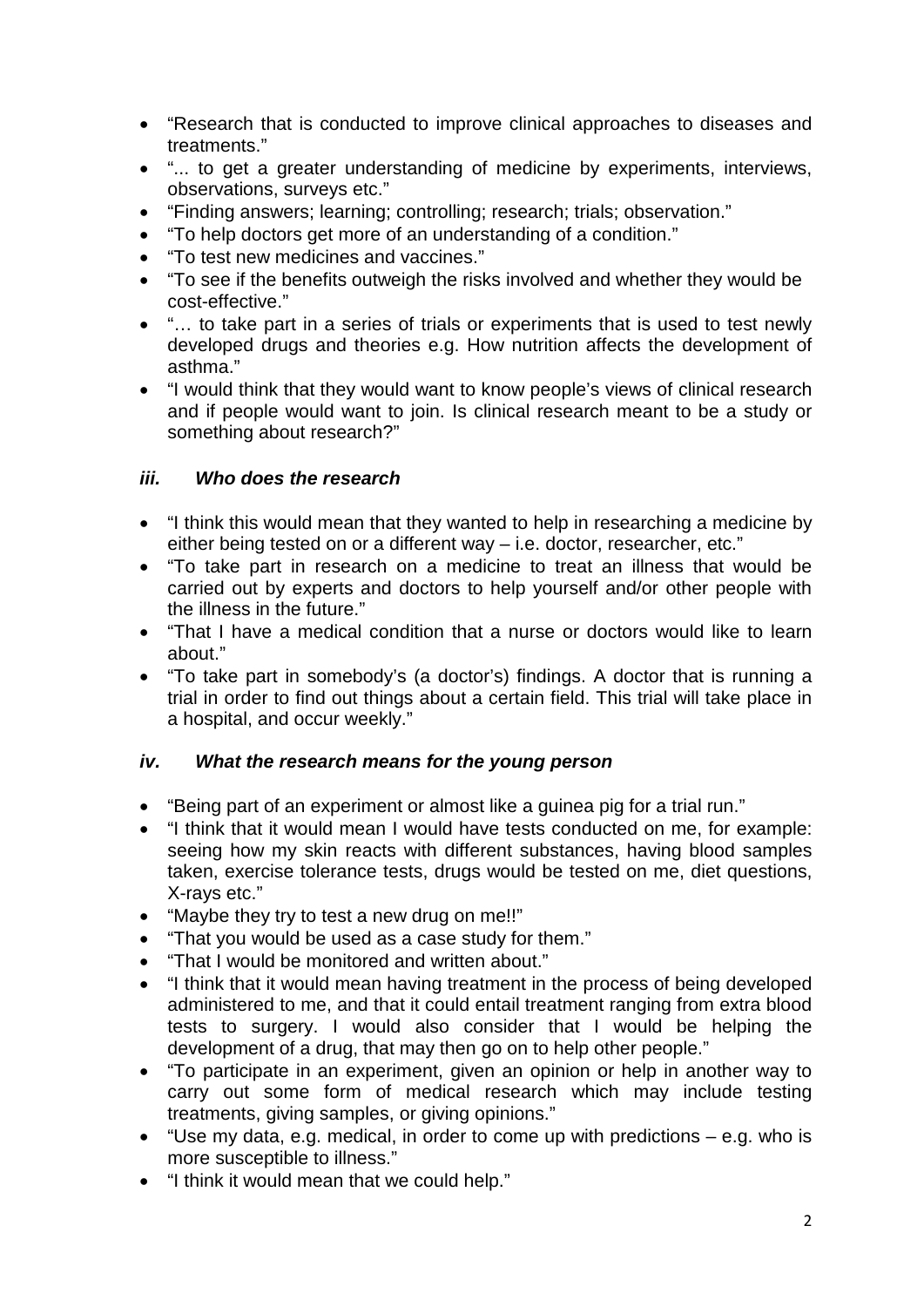- "I would assume that I would be asked to take a medicine/placebo for a study about a medicine and its side effects. I would assume that this research may benefit me if I had an illness. Twin studies. Expect to be paid if I was healthy."
- "I could be part of a control group in the trial."
- "I would think that it would involve tests such as blood samples or scans to see how my body responds to certain medication. I would assume that it would require me to make a few trips into hospital in order for the trials to be carried out and might last for a long period of time (e.g. one year)."
- "There was something about me that they would benefit from if Iwas part of their study."

Other respondents stated that they were unsure, or did not know, what being 'involved in clinical research' meant, or that it meant "nothing".

### **2. Who do you think should decide whether you take part in clinical research?**

We received 108 completed responses to the Survey Monkey questionnaire aimed at young people. 101 provided their age, and the breakdown below is based on these 101 responses.

Analysis has been subdivided into four age categories: 6-11; 12-15; 16-17; and 18+.

| Age                    | You | Your<br>parents/<br>guardians | Your<br>doctor | Your<br>parents/<br>guardians<br>and doctor | You and your<br>parents/<br>guardians | You and your<br>parents/<br>guardians and<br>your doctor | You<br>and<br>your<br>doctor | <b>Total</b> |
|------------------------|-----|-------------------------------|----------------|---------------------------------------------|---------------------------------------|----------------------------------------------------------|------------------------------|--------------|
| 6 to<br>11             | 2   |                               | $\Omega$       |                                             |                                       | $\overline{2}$                                           | $\Omega$                     | 13           |
| 12 to<br>15            | 12  | $\overline{2}$                | $\Omega$       | $\Omega$                                    | 10                                    | 14                                                       | $\Omega$                     | 38           |
| 16 <sub>to</sub><br>17 | 10  | $\Omega$                      |                | 0                                           | 8                                     | 15                                                       |                              | 35           |
| 18<br>plus             | 3   | $\Omega$                      | $\Omega$       | $\Omega$                                    | $\Omega$                              | 9                                                        | 3                            | 15           |
| <b>Total</b>           | 27  | 3                             |                |                                             | 25                                    | 40                                                       | 4                            | 101          |

Very few additional comments were received to supplement the tick box responses for this question, and only where respondents indicated that decisions should be taken by themselves, their parents/guardians, *and* their doctor:

- Assent/child consent form for child, but means nothing
- BUT, a *joint* decision
- If under the necessary age
- But primarily you, with input and advice for parents and doctors

#### **3. What do you think should happen if you want to take part in research but your parents or guardians disagree?**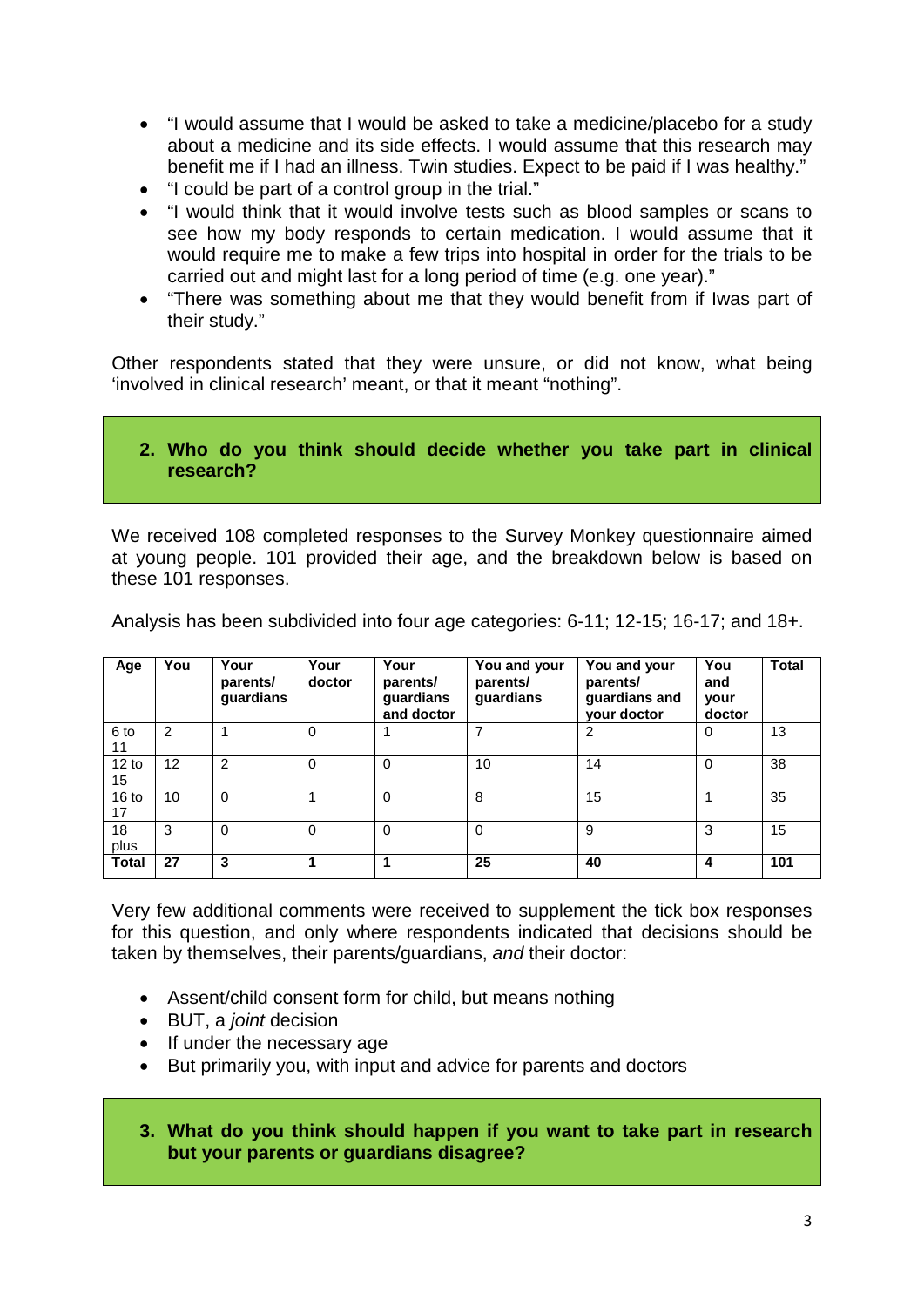Responses to this question were split broadly into three categories: those from young people who felt that it was their decision; those who felt that further discussion would be necessary; and those who would take their parents' advice absolutely. Responses in the second category were by far the most frequent, with the third category obtaining the fewest subscribers.

# *i. Young person's own decision*

Several respondents took the view that the decision to participate was their own to make.

Other respondents felt that this question depended on the age of the young person; for example, "if [the young person is] over 16, ultimately the decision lays with the individual, and make that clear." Others felt that the threshold should be set at a younger age: "...if the child is over the age of 11 or they have a long-term condition, they should be able to voice that they wish to be a part of the research regardless of what their parents or quardians may say."

Another view taken by respondents was that if the child or young person's doctor felt that the research was acceptable, then this might override the view of the individual's parents or guardians.

Risk also featured in responses, for example: "it should be my decision as long as my health and well being wasn't in danger."

*Other substantive quotes:*

- "Well it's up to the person they are asking. So, if the person they are using says yes then I think the parents should agree."
- "Listen carefully to their opinions, but in the end it's up to me."
- "I think it's up to the person asked because it's them who is being used."

## *ii. Further discussion necessary*

Several respondents stated that facilitated discussion could be helpful in situations where disagreements arose, such as the involvement of other independent doctors or nurses who are "unaffiliated to the family or research".

Other respondents took a different approach to the neutrality of doctors, commenting that "your doctor [should] be consulted to give the overriding vote."

The role of young people themselves in 'persuading' their parents was also mooted, with one respondent suggesting that young people might "tell them of the benefits and try to convince them" or "manage to encourage them to agree to take part by stating optimistic statements."

Again, age also featured in this group of responses such as "We should talk about it and decide, but because I am 13 I should have a lot of say."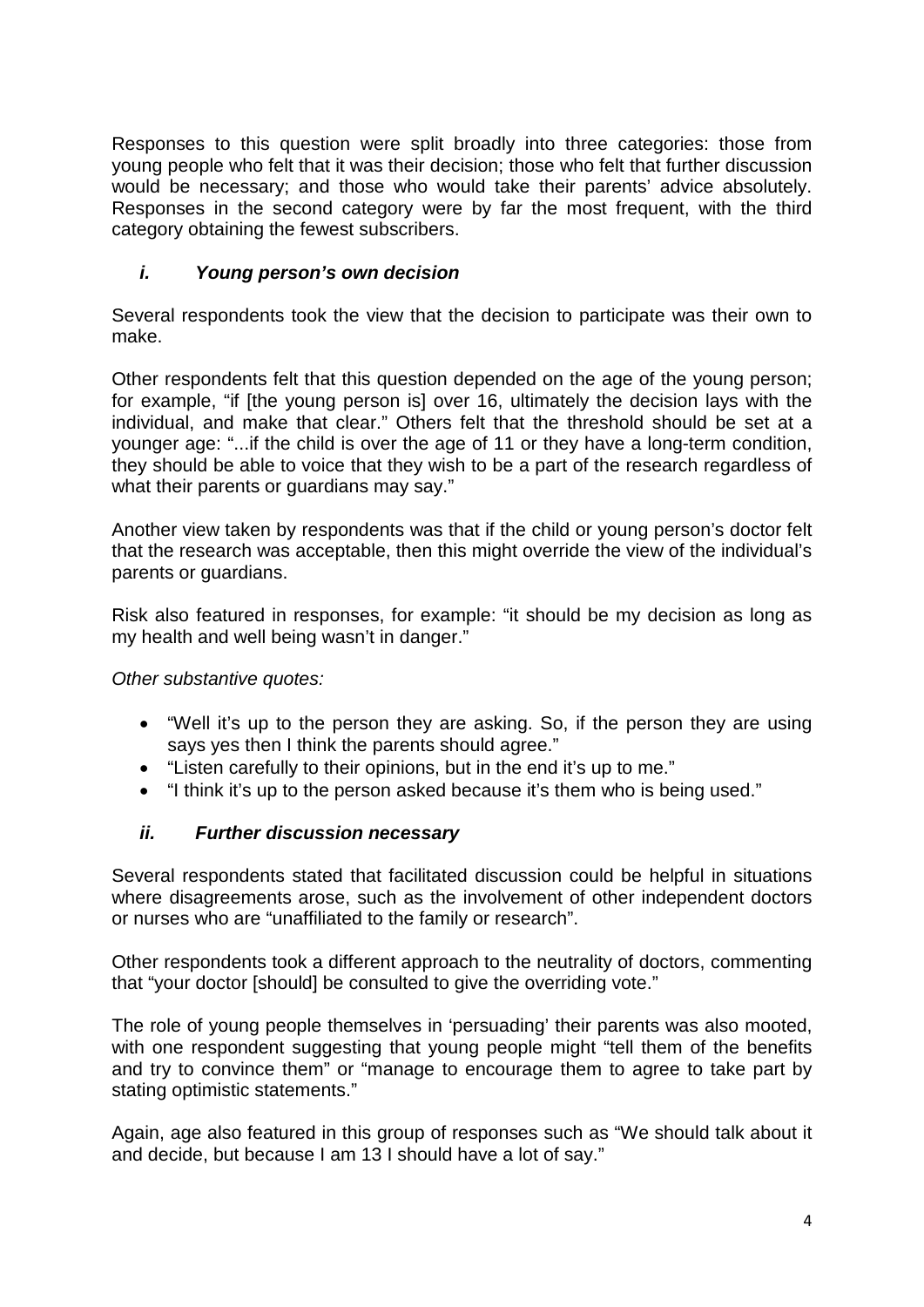*Other substantive quotes:*

- "I think that you should have a discussion with them about why you want to take part, listen to why they don't want you to take part and try and come to an agreement. If they still don't want you to take part then I think that I should be able to make the decision for myself as I am the one who will undergo the research."
- "We should be given a chance to explain why we want to."
- "Discuss reasons why and try to understand parents while trying to convince them, but don't push it. Maybe go to the doctor for a second opinion. If the final answer is 'no', don't take part."
- "That you should discuss it until you reach a decision that you all agree on."
- "Discuss if parents still disagree, go with their decision."
- "You should be given time and the opportunity to appeal to your parents about this, as long as your doctor also agrees you should take part. If your parents still disagree, then the research shouldn't happen until you are 16 years old or older."
- "You should talk about it at home as they might have a good reason why you shouldn't take part in the research."
- "I think that you should use your own opinion, however you should think and listen to what your parents have to say and talk through it with them."

# *iii. Listen to parents' or guardians' advice absolutely*

A response which summarises the stance taken by respondents who fitted into this category is: "If mummy and daddy say no I shouldn't do it." Similarly, another respondent stated unequivocally that "I wouldn't do it", and others that "You should not participate", "I won't be part of it then", and "I wouldn't be allowed to go."

*Other substantive quotes:*

- "It should not take place because it could affect the parent if the person got ill."
- "You should still be able to do it, but if your parents had a decent reason why not to then you probably shouldn't."

## **4. What do you think should happen if you don't want to take part in research, but your parents or guardians think you should?**

The vast majority of responses to this question responded by stating that the young person should not take part in the research if they did not want to, regardless of the opinions of their parents or guardians. Responses included:

- "Obviously you don't do it."
- "They shouldn't be able to force you."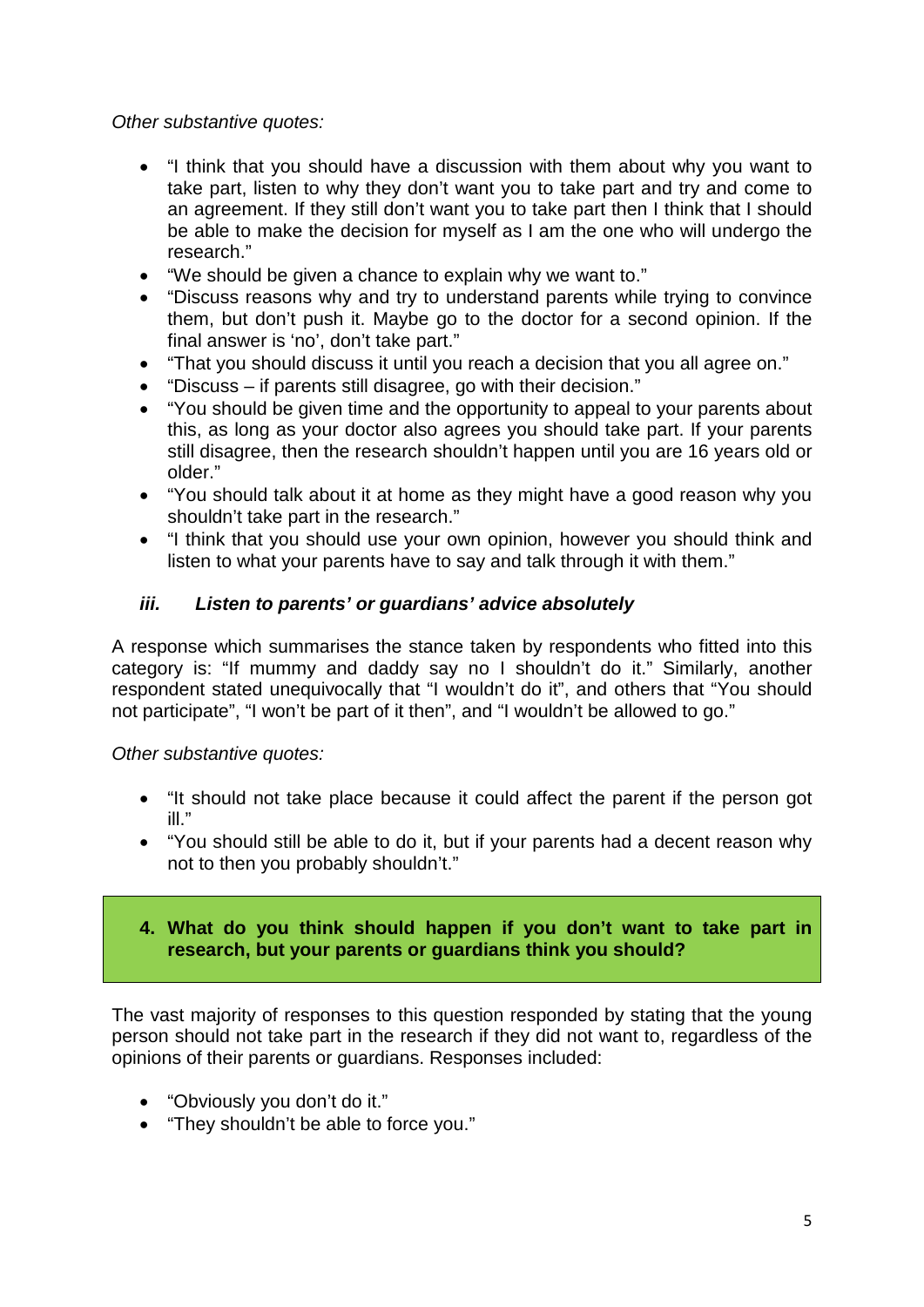- "The decision of the patient, no matter how old, should always be the first to be considered. If I, as a young person, do not want to take part in the research then that should be my right to veto."
- "I think if you are old enough to speak for yourself then your parents have no say."
- "If the young person is able to give informed consent then they should not be forced to take part in research against their will. If it is a young child who is saying no because they are scared of the treatment or similar then their parents should decide for them."
- "It's your body and you shouldn't be forced to agree to doing something you don't want to or aren't comfortable with."
- "The child should always be a willing participant, parents could explain to the child why it is advisable for them to take part but should not be able to force it upon the child."
- "You're your own person and you don't have to do something if you don't want to."

However, a small number of respondents favoured discussion as a way through disagreements about participation.

- "The same as if you want to go take part and your parents don't. A talk that is supported by healthcare professionals discussing opposing ideas."
- "I think you should tell them why you don't want to take part and hear why they want you to. If you still don't want to take part then you should explain that it is your decision to make as you would be the one taking part."
- "Discussions with parents and doctors, ultimately you have no choice."
- "Try it out, go to an open day, see why they want you do to it."
- "It depends how I would be affected, it's my decision, but if my parents thought it was a good thing I would want to know why."
- "I think the same applies with the age barriers. A young child should be given all the information in an easy way to understand."
- "You shouldn't be pressured into taking part for whatever reason, e.g. financial? Surprised about 'assent'. Child should be interviewed separate from parents by trial people to make sure they want to take part."

Other respondents felt that the age of the child or young person was an important factor, for example: "Under 12 – parents decide. 12-16 – need both to approve. 16+ your decision."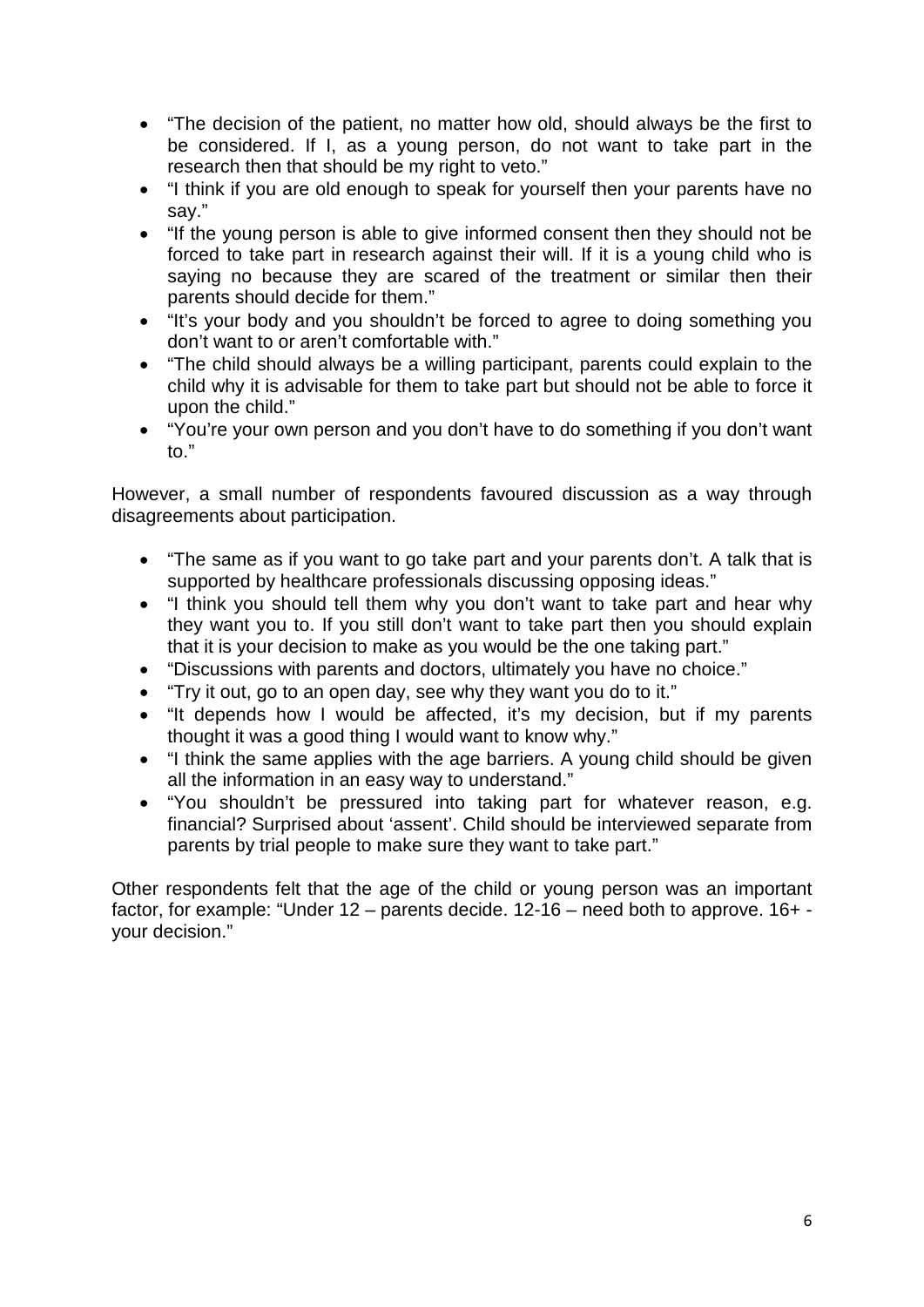### **5. Using the scale below, please state how you feel about taking part in these types of research[1](#page-6-0)**

|                                                                                                                                                                                              | <b>Strongly</b> | Agree           | <b>Neutral</b>  | <b>Disagree</b> | <b>Strongly</b> | Don't know/doesn't |
|----------------------------------------------------------------------------------------------------------------------------------------------------------------------------------------------|-----------------|-----------------|-----------------|-----------------|-----------------|--------------------|
|                                                                                                                                                                                              | agree           |                 |                 |                 | disagree        | apply              |
| Answering<br>questions<br>about my<br>health                                                                                                                                                 | 48              | $\overline{48}$ | $\overline{6}$  | $\overline{2}$  | $\Omega$        | $\mathbf{1}$       |
| Having<br>regular blood<br>tests                                                                                                                                                             | $\overline{18}$ | $\overline{43}$ | $\overline{19}$ | $\overline{17}$ | $\overline{5}$  | $\mathbf{1}$       |
| <b>Having tests</b><br>such as MRI<br>scans (which<br>produce<br>pictures of the<br>inside of your<br>body)                                                                                  | $\overline{28}$ | 49              | 10              | $\overline{11}$ | $\overline{2}$  | $\overline{4}$     |
| Trying out<br>new<br>medicines or<br>medical<br>techniques to<br>see if they<br>work (for<br>example,<br>where a<br>medicine has<br>been used in<br>adults before<br>but not in<br>children) | 12              | 42              | 29              | 10              | 6               | $\overline{4}$     |
| Talking to<br>someone<br>about my<br>feelings, for<br>example if I<br>feel sad or<br>worried                                                                                                 | 37              | 40              | 14              | $\overline{7}$  | $\overline{4}$  | $\mathbf{1}$       |

### **6. What would be your concerns or worries about taking part in research?**

A wide range of concerns and worries were raised by respondents, including:

- Taking part in early stage research: "the further through the better…"
- Confidentiality
- Anonymity
- Invasive procedures
- Being unable to give an answer to the question the researcher asks.
- Side effects
	- o Severe

<span id="page-6-0"></span> $1$  Please note that not all respondents addressed each option.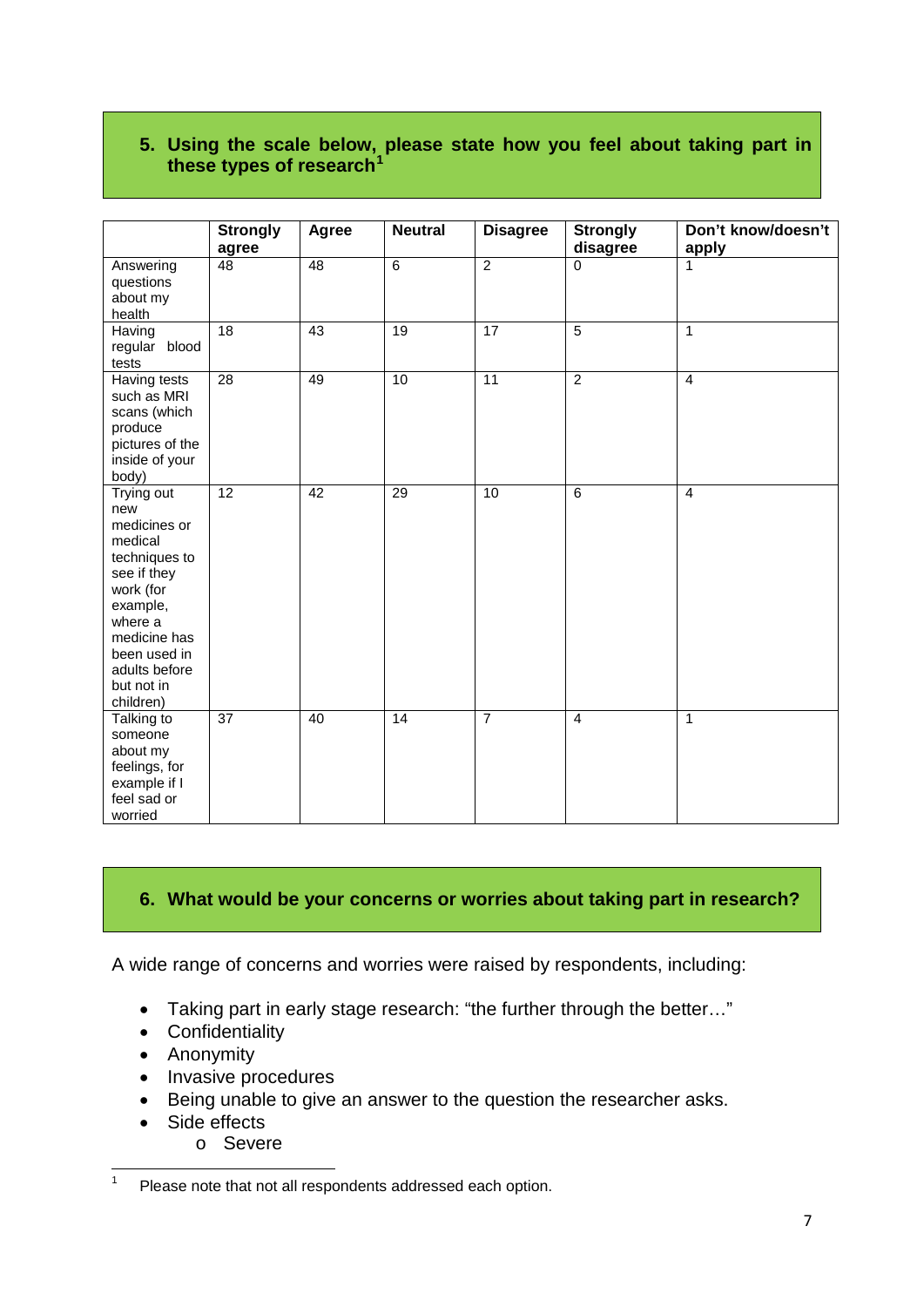- o Long-term effects, especially if radiation used
- o If it would affect future survival or quality of life
- o Physical or mental
- Harm to the body
- Dying
- "Big talks about emotions. I think it's important to talk about feelings and emotions, but it doesn't mean that ill like it."
- If it didn't work; if it didn't actually help others.
- "Depends on the research and who was doing it. I have met some good nice medical people and some bad horrible ones."
- Time commitment/effect on social life/how long the study will last
- Effect the research has on normal treatment received
- Size of pills that need to be taken
- Travel commitments
- If it abides by research regulations.
- Discomfort
- If the researchers "take too much blood"
- "I'm not really a fan of having blood taken."
- "Not wanting to complete the research"
- "being asked personal questions"

In particular, the issue of side effects was mentioned frequently. For example:

"I would be worried if something went wrong and may cause me harm – blood tests/injections; side effects – be aware – if something would be a risk; time commitment – if you have to fast for a long time; if the trial abides to all standards and regulations for research."

### **No concerns**

Other respondents stated that they had no concerns or worries. For example:

• "Nothing. I would like to help."

**7. What could be done to make you feel more comfortable about taking part in clinical research, and less worried?**

Respondents offered a range of suggestions:

- Assurance of compensation if things go wrong
- Signing an agreement with the research team
- Good communication from the research team (to young people themselves, rather than just their parents) at every stage of the process
- Reassurance about the safety of the research
- Having distractions e.g. play room/therapist
- "The research being conducted somewhere I feel comfortable."
- "Knowing who the research will be shared with."
- Ongoing care and support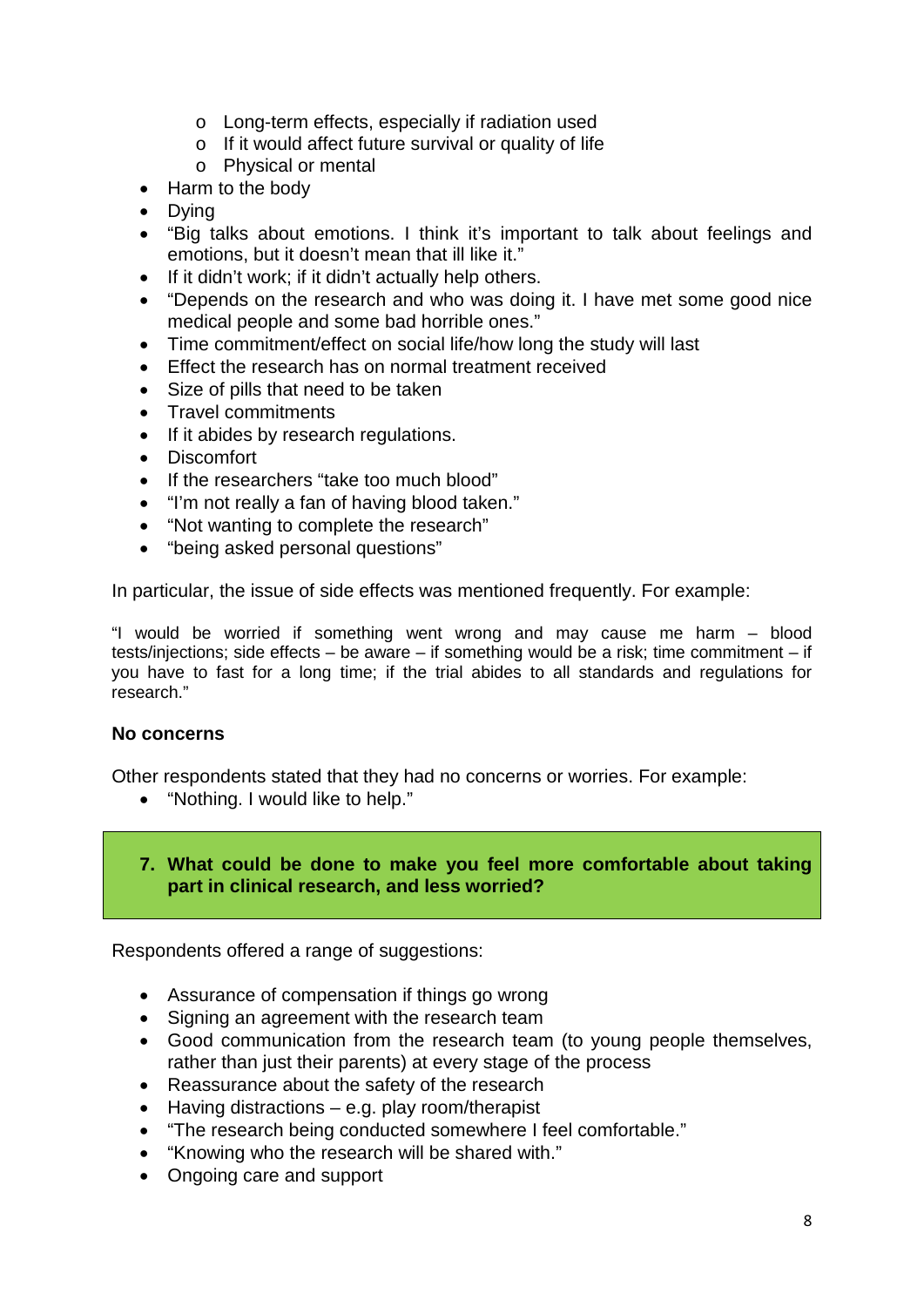- "Having an unconnected 3rd party to talk about it- before, during and after!"
- "Knowing how many other people are taking part in the trial getting to know them."; "Getting to know everyone taking part."
- "[Having] a booklet of information (that's easy to read)."
- Rewards
- "Doctors and nurses being friendly."; friendly nurses
- A comfortable research environment
- Less jargon
- "Reassurance that nothing will go wrong."
- "Forums and regular meetings with peers/others taking part in the study to see how others are coping and to talk to others."
- "Parents being with be throughout it all."; "Parents are involved all the time in the research.
- Seeing evidence from previous tests and trials
- No needles or blood tests.
- "Being told exactly what could happen to me (even the worst case scenario) and what could be done fix any damage."
- "Making it fun."

### **8. What might encourage you to take part in clinical research? (Tick as many as you like.)**

The results of this question are set out below, alongside relevant quotes for each option, where available.

#### *Knowing about local research opportunities: n=58*

• "Being informed about new opportunities in clinical research."

#### *Feeling appreciated: n=64*

*Finding out what happened after the research (e.g. whether it led to any changes in children's medical treatment in the future): n=93*

#### *Making it easy to take part (e.g. close to home or through school/college): n=72*

#### *Money or vouchers as a reward for taking part: n=61*

- Toys would be good.
- Incentive maybe not money, but an incentive is needed for most things, especially [for] people not necessarily interested in the topic.
- enough information

#### *Other ideas:*

- A condition you are suffering from is being researched e.g. if you had diabetes and the research concentrated on diabetes; paid for travel; finding out results (even if they're bad).
- knowing you will receive full support.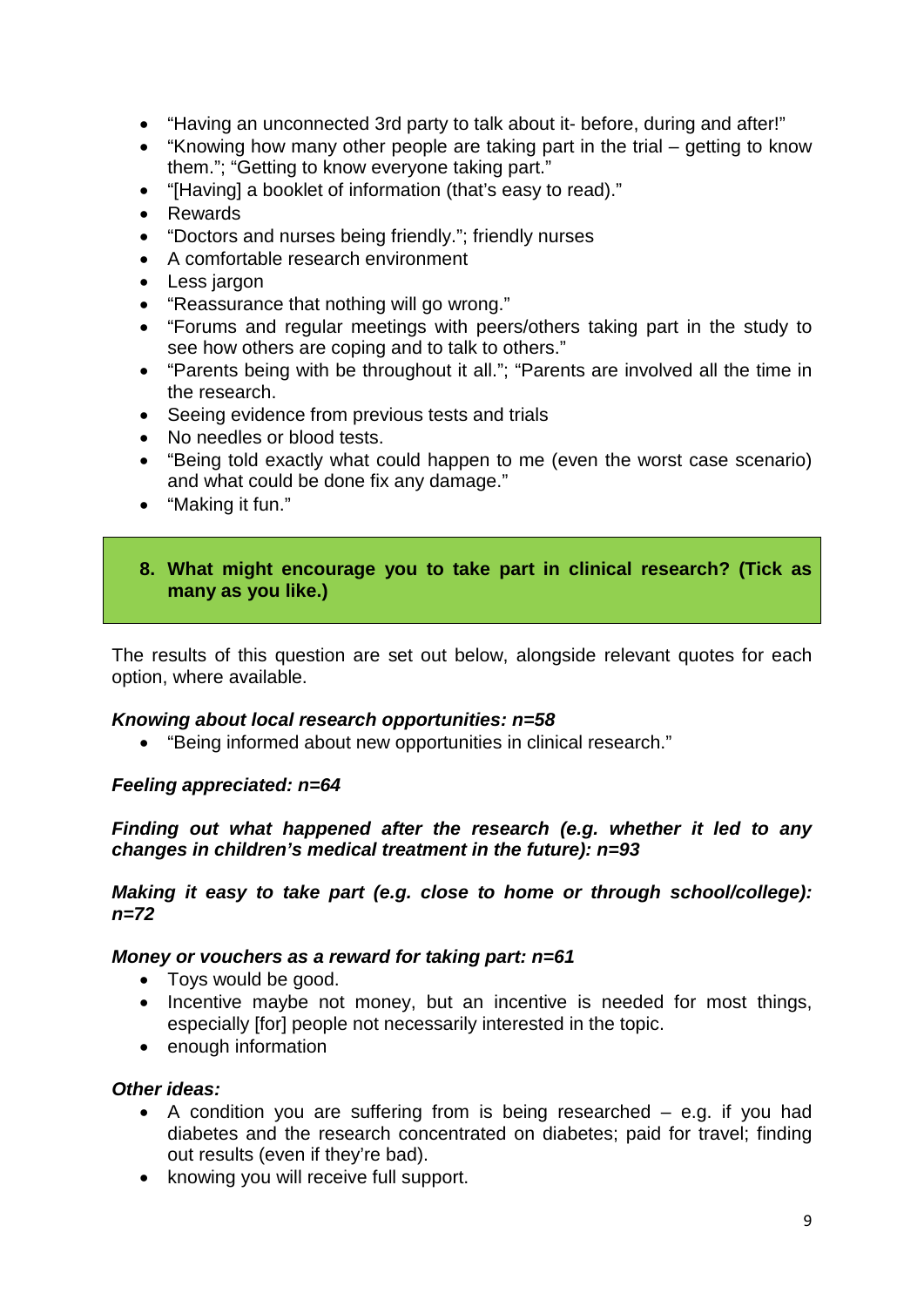### **9. If you were told that the research probably wouldn't help you but might help other children in the future, would you still take part? (Please explain.)**

The majority of respondents who chose to answer this question answered 'yes'. Various reasons were offered for taking this view, including that to do otherwise would be selfish, and that there is a desire to help other children.

Others were less certain: one respondent, for example, stated, "no – I don't know", whereas others felt that their answer would depend on the type of research in question.

## **Key quotes**

#### *Respondents who stated they would still take part:*

- "Of course I assumed we were talking about volunteers for medical research anyway. Not necessarily people reaping the benefits."
- "... if it can help others then it is worth taking part in."
- "I would know that I had helped somebody else."
- "...if no one will care for the children in the future, what will happen to them?"
- "There have been a lot of times where my experiences have helped others and I think that's always the 2nd priority after yourself.
- "Research is to help prevent temporary and permanent illness within our society not in ourselves. Being selfish would cause more harm to us than it would to help a fellow human."
- "…you do need to make sacrifices for the greater good. From one result, you could possible change most children's future."
- "Yes, to quote Spock, the needs of the many outweigh the needs of the few."
- "Yes, because I know that other children/adults have done this for my generation."
- "Yes, to help find a cure."

Many respondents who stated that they would still take part referred to the need to help others through their contributions.

#### *Respondents who would not/may not still take part:*

- "It would also depend on what the research involved exactly."
- "If it was invasive and time commitment was high, possibly not."
- "Probably, it would depend on the risks and effects on my life."
- "It depends how it would help them because if they had cancer, I would. If they had chicken pox I wouldn't, and it depends on how big it was, e.g. operations."
- "Probably not; the research would still be done with other children, and I wouldn't be at risk. Selfish, but that's would be what I would do."
- "I wouldn't because it doesn't help *me* in general."